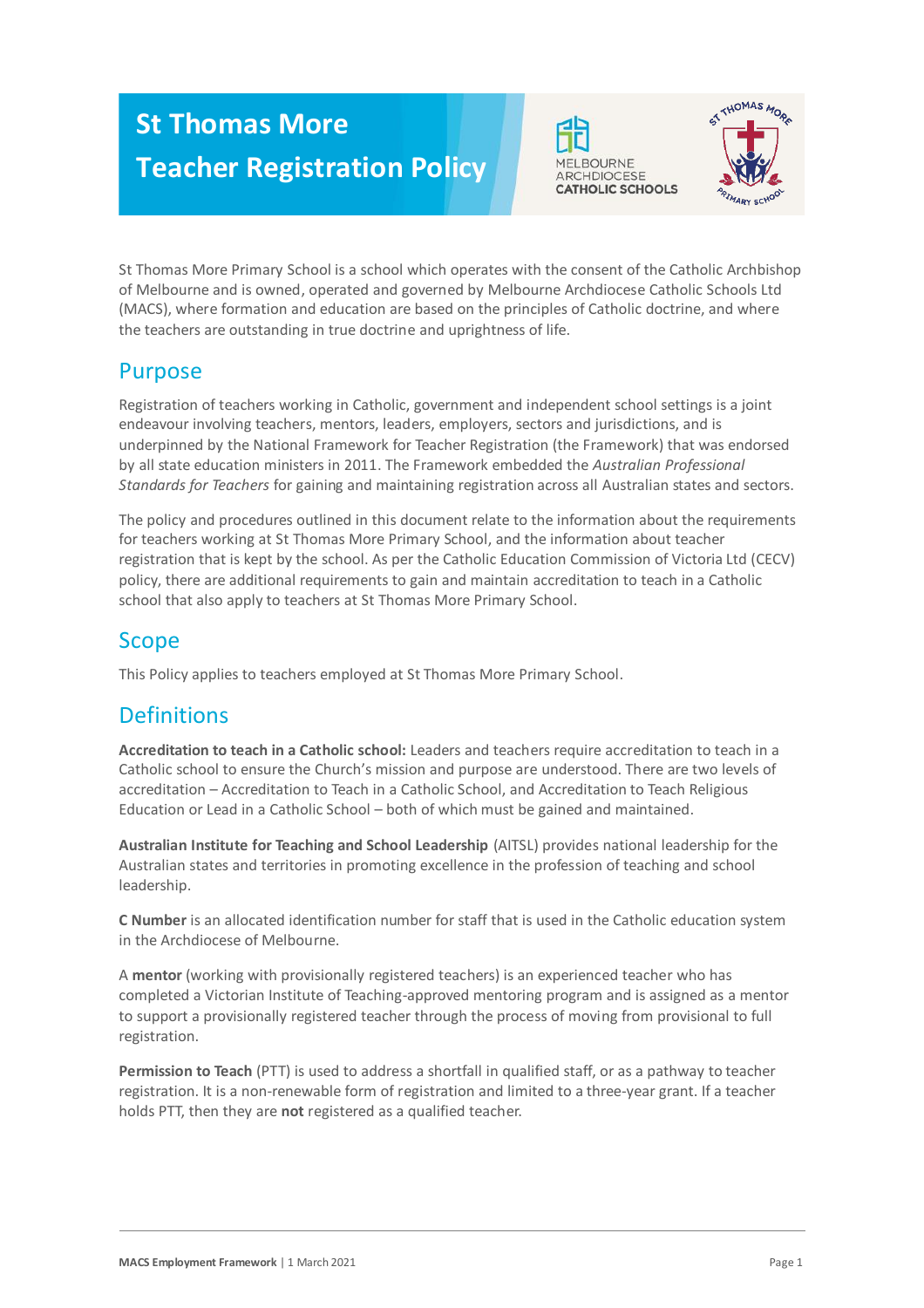**Provisionally registered teachers** are those new to the profession and/or who have not yet practised as a qualified teacher in an Australian or New Zealand school, or are returning to the teaching profession after an absence of five or more years.

A **registered teacher** is a qualified teaching professional suitable to practise as a teacher in a Victorian school or early childhood setting. A registered teacher is one who demonstrates the following requirements:

- a demonstrated proficiency in the *Australian Professional Standards for Teachers*
- the ability to maintain professional practice
- suitability to teach.

**Registration** as a teacher is an important mechanism to assure the safety, competency and quality of the profession. Its design is underpinned by a clear intent to set and uphold high standards of professional practice.

**Registration conditions** are conditions that may have been placed on a teacher's registration which should be recorded in the Victorian Institute of Teaching register.

**Victorian Institute of Teaching** (VIT) is an independent statutory authority which regulates members of the teaching profession. All teachers must be registered with the VIT in order to be employed in a school in Victoria.

**VIT register** is a register of VIT registration numbers, category, limitations (if any), and renewal and expiry dates for each teacher. This register is maintained at St Thomas More Primary School by the Principal or authorised delegate in electronic format.

**Working with Children Check** (WWCC) is required for child-related work in Victoria. Teachers registered with the VIT are exempt from the requirement to obtain a WWCC as the VIT registration process includes checks for suitability for child-related work. Teachers must notify Working with Children Check Victoria (WWCCV) of any child-related work they do outside the school (whether paid or voluntary). In the event a teacher's VIT registration is suspended or cancelled, WWCCV may notify the organisations listed that the teacher exemption no longer applies. To notify WWCCV of other childrelated work, teachers must complete the 'Teacher notification' form.

## **Policy**

All teachers practising in Victorian Catholic schools are required to be registered with the VIT, the independent authority which regulates members of the teaching profession.

Recruitment of teachers is in accordance with the MACS staffing and recruitment policies.

## Teacher registration – limitations

#### **Provisionally registered teachers**

Provisional registration is granted until teachers demonstrate they meet the standards at the Proficient Teacher level. Teachers have a period of two years to demonstrate that they:

- possess an application of knowledge in teaching situations where the individual has full professional responsibility for the learning of students
- meet the *Australian Professional Standards for Teachers* at the Proficient Teacher level
- have had at least 80 days teaching experience in an Australian or New Zealand school.